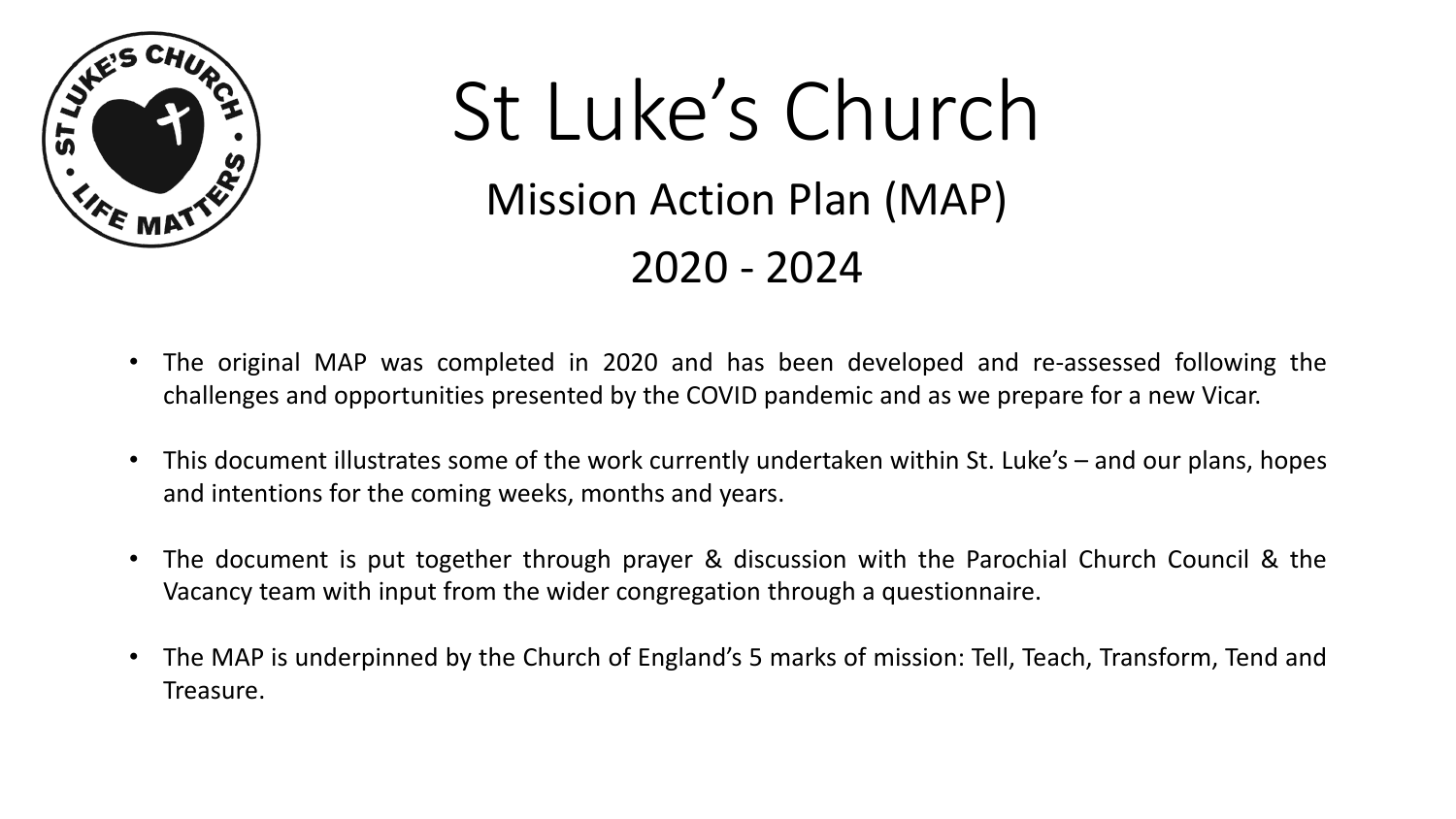



| In every aspect of being and doing church we want to |                                                                                                                                                                                |
|------------------------------------------------------|--------------------------------------------------------------------------------------------------------------------------------------------------------------------------------|
| Up                                                   | Worship God; Father, Son & Holy Spirit and be intentional in our worship, committed to<br>prayer with Jesus at the centre of our lives.                                        |
| In                                                   | Know Jesus personally and be growing as faithful disciples.<br>Be united in relationship with Jesus and with one another.                                                      |
| Out                                                  | Reach out to others and the world around us demonstrating with Jesus that Life Matters.<br>Model & share God's love so that others come to a personal relationship with Jesus. |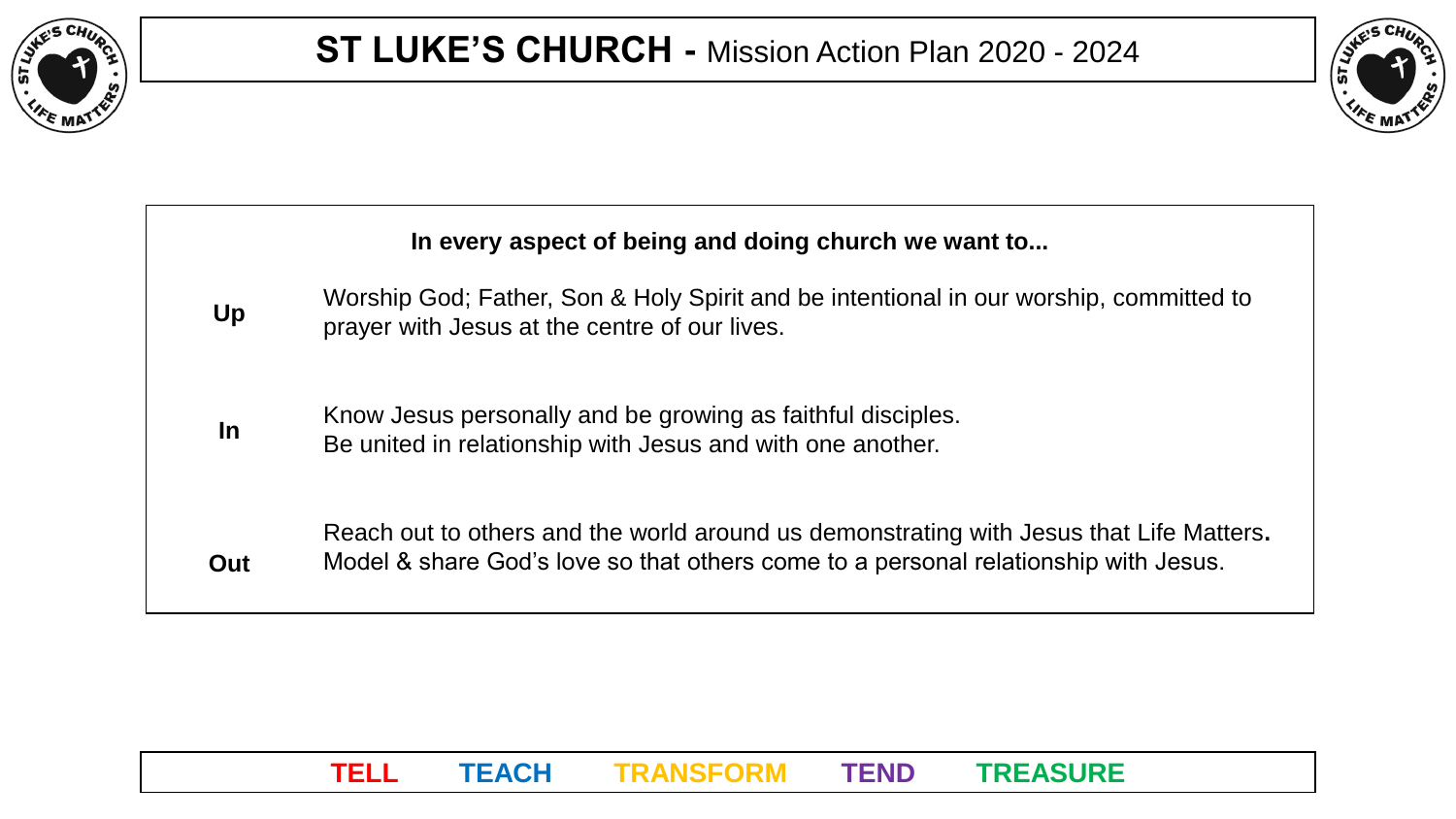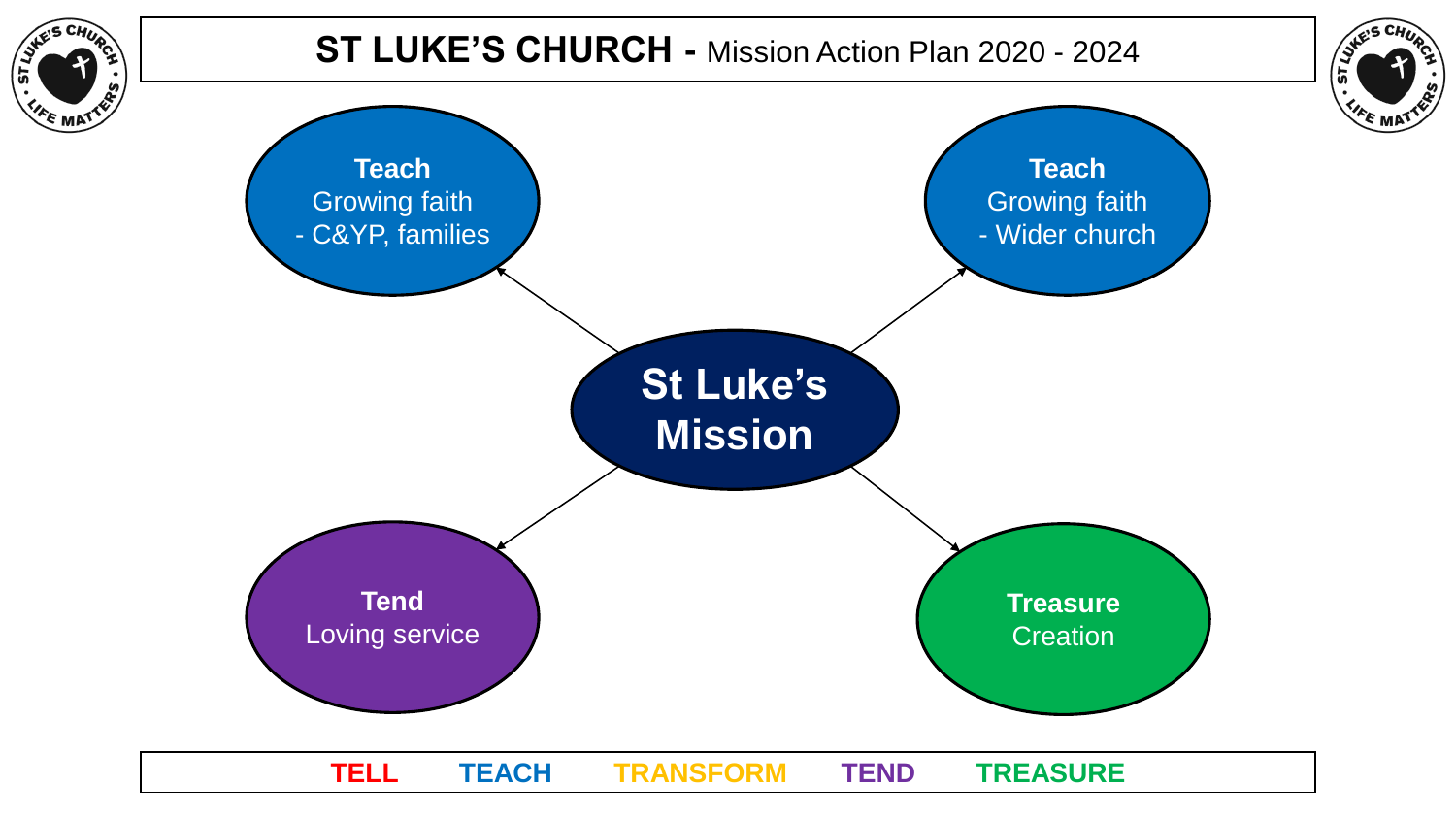



**Covid & the vacancy have provided us with both challenges & opportunities which have affected us as Church.**

- Livestreaming has expanded the reach of our Sunday services
	- Little Fishes closed & has not reopened
- Our partnership with the Co-op started & has changed at various points throughout the pandemic
	- Zoom has enabled us to meet regularly in prayer 3 times a week
- Attendance at Life Groups rose in Lockdown, it has fallen since but is now steady with 4 groups meeting
	- The majority of the celebrations for our 150<sup>th</sup> anniversary events did not happen, a number of the planned events focused on outreach & this will be a key part of our future MAP
		- Our bereavement group stopped after 1 meeting
			- Eco-church tentatively started
			- Veggie Matters started in 2021
		- **TELL TEACH TRANSFORM TEND TREASURE**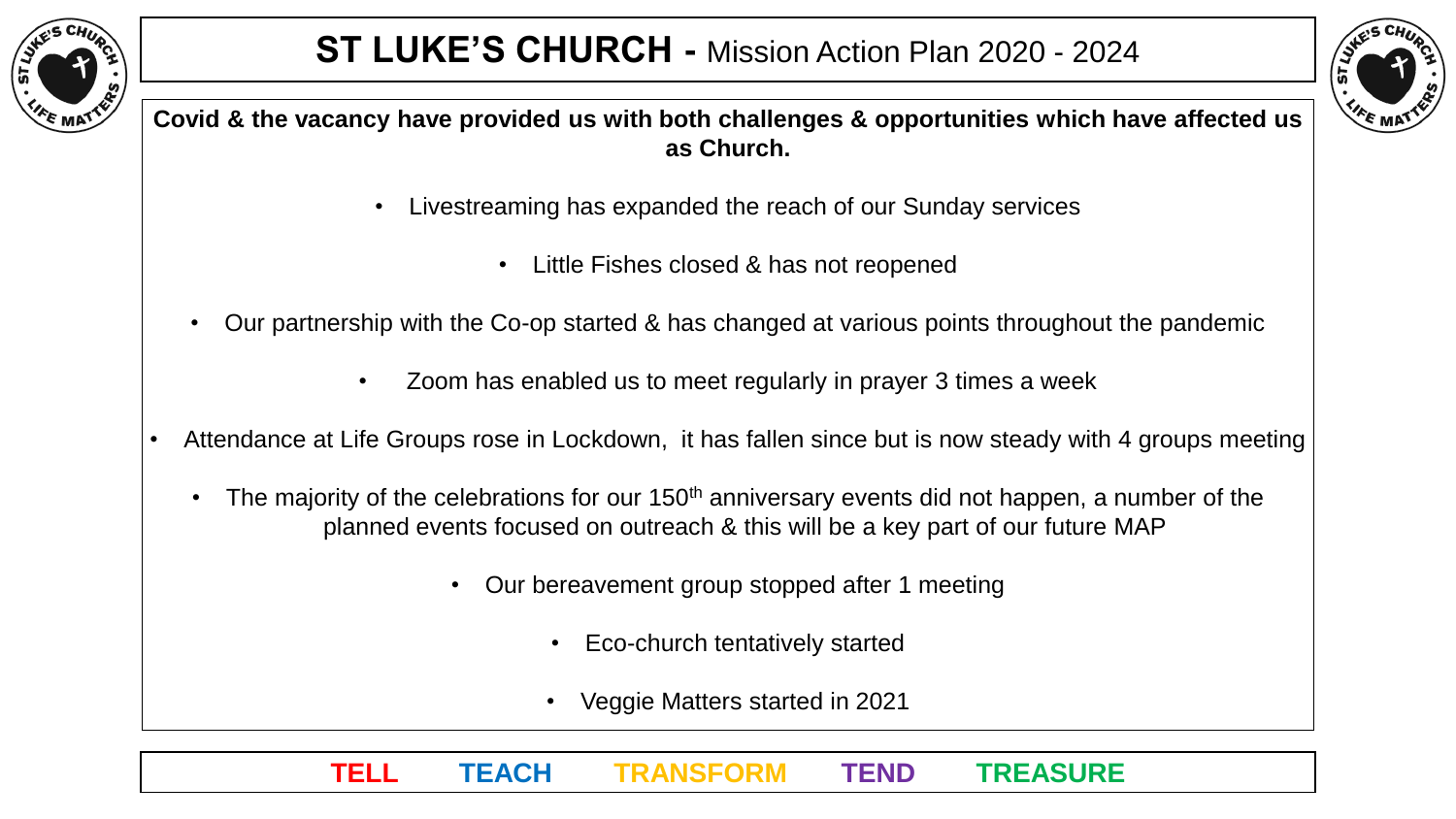

## **ST LUKE'S CHURCH -** Mission Action Plan 2020 - 2024





**We want to grow faith among our church community. We will do this in the following ways:**

- Have a robust 'system' for welcoming & supporting newcomers.
- Have a series of social events throughout the year where invitation can be extended to those on the fringe.
	- Restart a men's group enabling healthy & supportive relationships based on faith in Jesus to grow. Identify leaders for this group.

Being mindful of the vocation of all, we want to grow leaders. We will use Bishop Christopher's 'A season of lay ministries' to launch this & hold a 'Church Fair'.

• Explore ways of working alongside someone already in role to encourage participation Celebrate leadership in its many forms.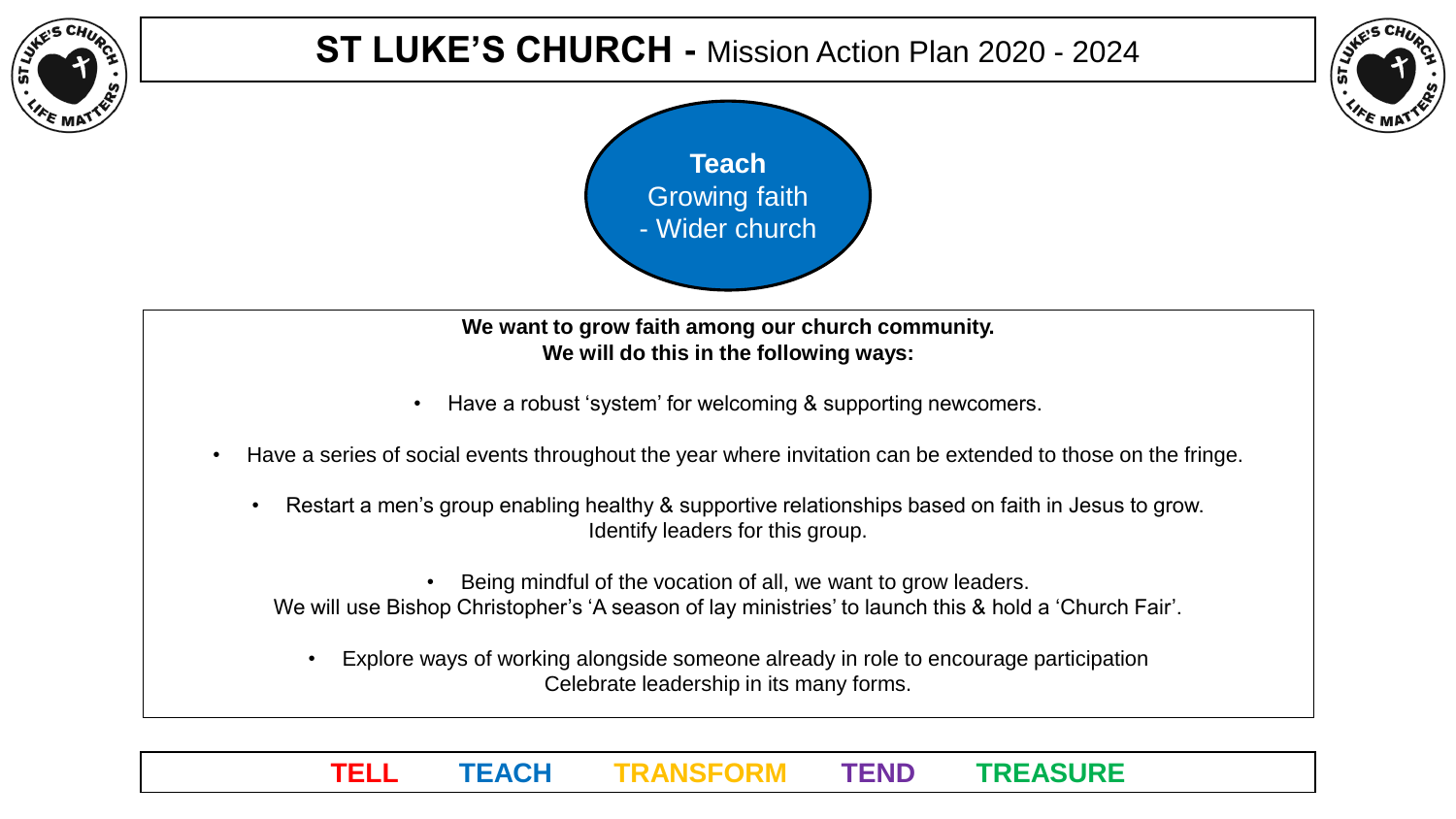

## **ST LUKE'S CHURCH -** Mission Action Plan 2020 - 2024





**We believe in nurturing and growing faith in children & young people We will do this in the following ways:**

Review our church provision for children, young people & families: through a series of social catch ups with parents, children & young people, through meeting with the C&YP leaders.

- We will identify & support someone in the role of C&YP's champion.
- Look at opportunities for training for our C&YP leaders. Encourage & enable individuals to take up these opportunities.
	- Repeat, a parenting for faith Life Group (and/or teenager)- BRF resources.
	- Explore the possibility of employing a person to take forward our ministry with C&YP Consideration to be given to cost & remit especially around church/community needs.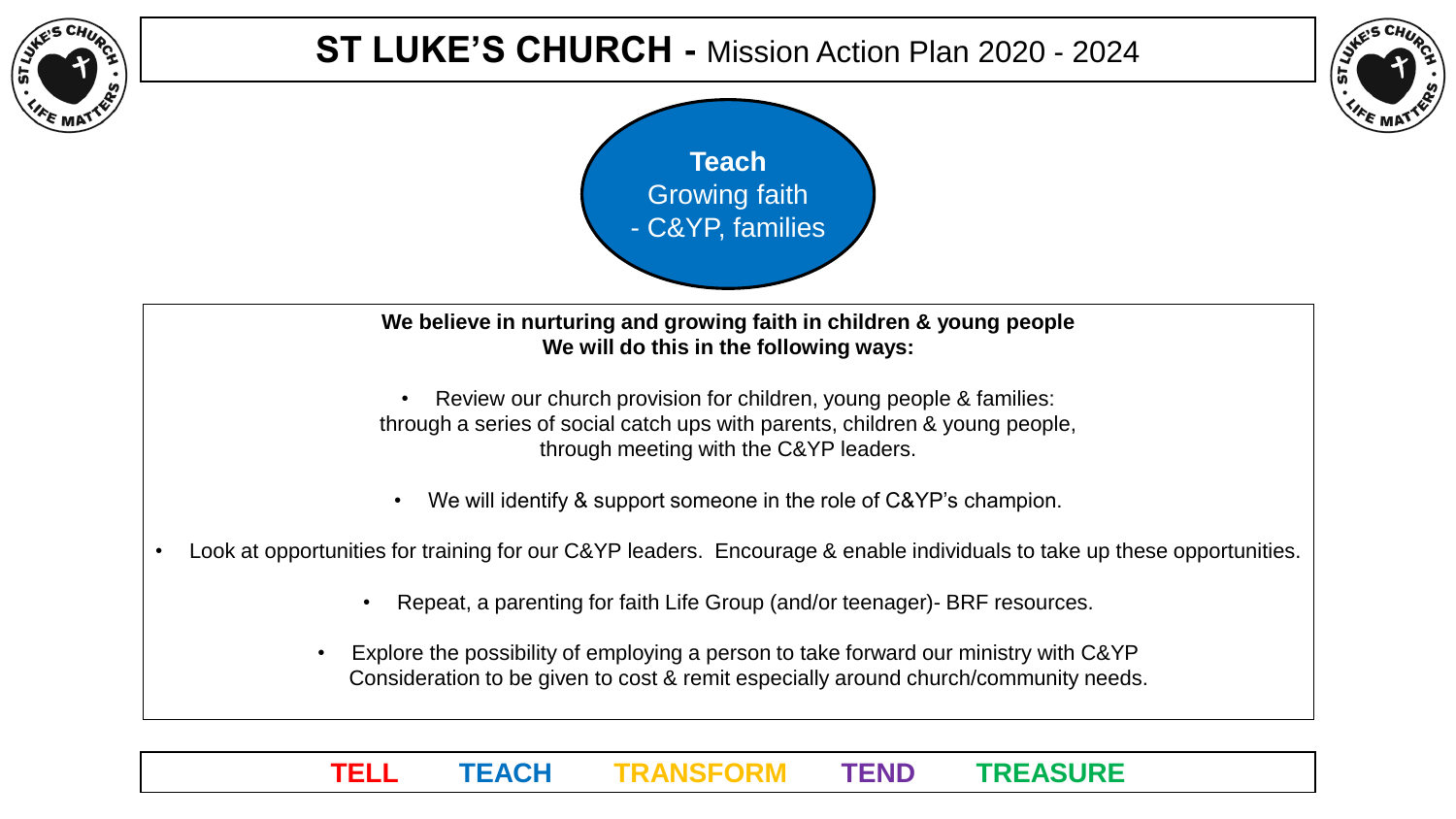## **ST LUKE'S CHURCH -** Mission Action Plan 2020 - 2024





**We want to reach out to the local community with loving service & to share our faith.**

#### **We will do this do this in the following ways:**

• Listen to our local community

(this will enable us to see what the needs of our parish are & to discern the ways church can contribute).

- Prayer walk the parish.
- Intentionally expand our reach with current acts of loving service i.e. Lunch Matters, Craft Matters & Hearing clinic.
	- Review our Co-op food partnership.
	- Encourage the use of our church space for & by the community.

*As we offer loving service to our community so we will seek to respectfully but boldly tell of the good news of Jesus.*